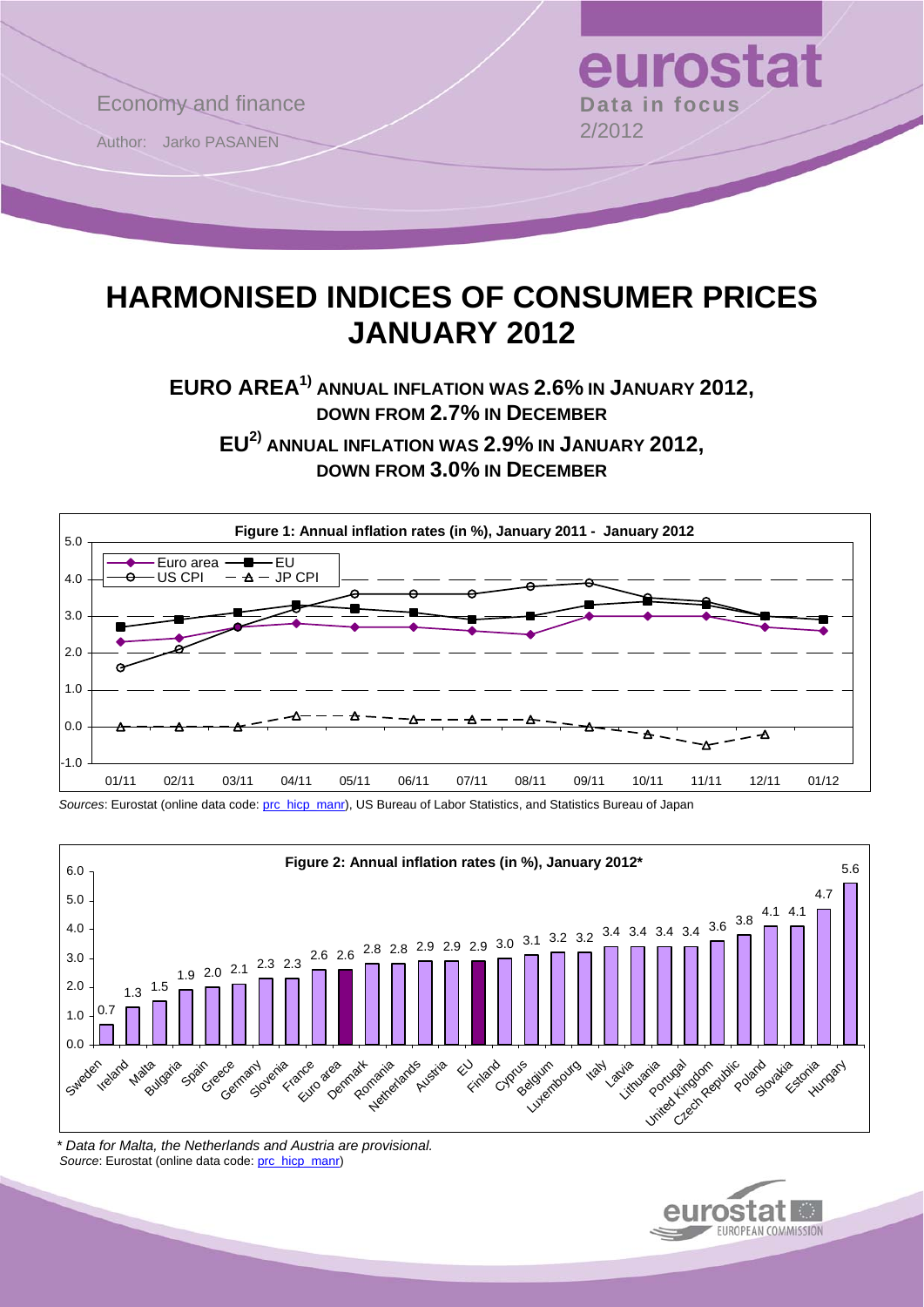## **Table 1: Index levels (2005=100) – HICP all-items**

|                           | Annual<br>average | <b>Monthly Indices</b> |                |                                 |             |             |                                                        |                        |             |                    |                                         |                                 |             |  |
|---------------------------|-------------------|------------------------|----------------|---------------------------------|-------------|-------------|--------------------------------------------------------|------------------------|-------------|--------------------|-----------------------------------------|---------------------------------|-------------|--|
|                           | index<br>2011     | Feb<br>2011            | Mar<br>2011    | Apr<br>2011                     | May<br>2011 | Jun<br>2011 | Jul<br>2011                                            | Aug<br>2011            | Sep<br>2011 | <b>Oct</b><br>2011 | Nov<br>2011                             | Dec<br>2011                     | Jan<br>2012 |  |
| Belgium                   | 115.27            | 114.33                 | 114.82         | 115.20                          | 115.40      | 115.74      | 114.19                                                 | 115.94                 | 116.03      | 116.24             | 116.66                                  | 116.79                          | 115.42      |  |
| Germany                   | 111.1             | 110.1                  | 110.8          | 111.1                           | 110.9       | 110.9       | 111.4                                                  | 111.4                  | 111.6       | 111.7              | 111.7                                   | 112.5                           | 111.9       |  |
| Estonia                   | 133.40            | 130.78                 | 131.84         | 132.90                          | 133.42      | 133.22      | 133.96                                                 | 134.33                 | 135.08      | 134.97             | 135.07                                  | 135.26                          | 136.01      |  |
| Ireland                   | 106.6             | 106.1                  | 106.6          | 106.9                           | 106.9       | 106.7       | 106.5                                                  | 106.7                  | 106.8       | 107.1              | 107.1                                   | 107.0                           | 106.6       |  |
| Greece                    | 121.35            | 117.60                 | 121.37         | 122.17                          | 122.44      | 122.19      | 120.51                                                 | 118.80                 | 122.83      | 122.96             | 123.19                                  | 122.98                          | 121.64      |  |
| Spain                     | 116.35            | 113.65                 | 116.33         | 117.35                          | 117.21      | 116.99      | 115.62                                                 | 115.58                 | 116.97      | 117.46             | 117.72                                  | 117.75                          | 115.79      |  |
| France                    | 111.28            | 109.97                 | 110.93         | 111.33                          | 111.41      | 111.50      | 110.95                                                 | 111.58                 | 111.55      | 111.85             | 112.19                                  | 112.69                          | 112.24      |  |
| Italy                     | 113.8             | 110.6                  | 113.0          | 114.1                           | 114.3       | 114.4       | 112.4                                                  | 112.8                  | 115.0       | 116.0              | 115.9                                   | 116.3                           | 114.2       |  |
| Cyprus                    | 115.93            | 113.16                 | 114.33         | 115.91                          | 116.64      | 117.50      | 115.32                                                 | 115.51                 | 116.44      | 117.82             | 117.94                                  | 117.82                          | 116.20      |  |
| Luxembourg                | 117.32            | 116.02                 | 117.00         | 117.42                          | 117.56      | 117.48      | 116.40                                                 | 118.02                 | 118.19      | 118.28             | 118.65                                  | 118.58                          | 117.95      |  |
| Malta                     | 115.10            | 111.01                 | 112.69         | 115.11                          | 116.57      | 117.14      | 116.84                                                 | 118.12                 | 117.65      | 116.61             | 113.91                                  | 114.24                          | 112.99p     |  |
| Netherlands <sup>3)</sup> | 110.23            | 108.60r                | 110.08r        | 110.74r 110.82r 110.12r 110.48r |             |             |                                                        |                        |             |                    | 110.61r 111.15r 111.27r 110.83r 110.48r |                                 | 110.61p     |  |
| Austria                   | 113.42            | 111.75                 | 113.11         | 113.78                          | 113.68      | 113.64      | 113.23                                                 | 113.42                 | 114.10      | 114.35             | 114.43                                  | 114.70                          | 114.09p     |  |
| Portugal                  | 112.72            | 110.62                 | 112.41         | 113.03                          | 112.92      | 112.71      | 112.85                                                 | 112.38                 | 113.06      | 114.09             | 113.93                                  | 114.00                          | 114.39      |  |
| Slovenia                  | 118.03            | 115.92                 | 117.51         | 118.37                          | 119.35      | 118.58      | 117.31                                                 | 117.62                 | 118.33      | 119.25             | 119.44                                  | 118.84                          | 118.49      |  |
| Slovakia                  | 116.79            | 115.56                 | 116.02         | 116.57                          | 116.95      | 116.89      | 116.69                                                 | 116.84                 | 117.17      | 117.43             | 118.02                                  | 118.08                          | 119.90      |  |
| Finland                   | 114.16            | 113.36                 | 114.02         | 114.23                          | 114.06      | 114.35      | 113.86                                                 | 114.10                 | 114.60      | 114.80             | 115.04                                  | 114.99                          | 115.93      |  |
| Euro area                 | 112.83            | 110.96                 |                |                                 |             |             | 112.46r 113.09r 113.10r 113.09r 112.43r 112.65r 113.48 |                        |             | 113.87             | 113.98                                  | 114.35                          | 113.42p     |  |
| Bulgaria                  | 141.21            | 140.71                 | 141.27         | 141.14                          | 141.29      | 140.85      | 141.36                                                 | 141.17                 | 141.20      | 141.66             | 141.78                                  | 142.15                          | 142.58p     |  |
| Czech Republic            | 116.2             | 115.2                  | 115.4          | 115.6                           | 116.3       | 116.2       | 116.5                                                  | 116.4                  | 116.2       | 116.5              | 117.0                                   | 117.5                           | 119.6       |  |
| Denmark                   | 113.8             | 112.8                  | 113.5          | 114.0                           | 114.2       | 113.9       | 113.9                                                  | 113.8                  | 114.2       | 114.4              | 114.3                                   | 114.3                           | 114.8       |  |
| Latvia                    | 143.73            | 141.35                 | 142.31         | 143.87                          | 144.49      | 144.85      | 144.59                                                 | 144.03                 | 144.47      | 144.70             | 144.57                                  | 144.60                          | 145.76      |  |
| Lithuania                 | 133.90            | 131.15                 | 132.44         | 133.81                          | 134.86      | 134.73      | 134.44                                                 | 133.97 135.08          |             | 135.00             | 135.25                                  | 135.04                          | 135.55      |  |
| Hungary                   | 134.79            | 132.87                 | 134.25         | 135.21                          | 135.46      | 135.15      | 134.76                                                 | 134.60                 | 134.66      | 135.37             | 136.21                                  | 136.55                          | 139.77      |  |
| Poland                    | 120.1             | 118.3                  | 119.4          | 120.0                           | 120.6       | 120.2       | 119.9                                                  | 119.9                  | 119.9       | 120.7              | 121.6                                   | 122.2                           | 123.0       |  |
| Romania                   | 143.04            | 141.94                 | 142.80         | 143.75                          | 144.06      | 143.64      | 143.13                                                 | 142.64                 | 142.34      | 143.26             | 143.86                                  | 144.20                          | 144.79      |  |
| Sweden                    | 112.31            | 111.81                 | 112.25         | 112.63                          | 112.66      | 112.30      | 111.99                                                 | 111.92                 | 112.71      | 112.58             | 112.80                                  | 112.77                          | 112.10      |  |
| <b>United Kingdom</b>     | 119.6             | 117.8                  | 118.1          | 119.3                           | 119.5       | 119.4       | 119.4                                                  | 120.1                  | 120.9       | 121.0              | 121.2                                   | 121.7                           | 121.1       |  |
| EU                        | 115.24r           | 113.44                 | 114.69         | 115.39                          | 115.49      |             | 115.42r 114.92r 115.16r 115.89                         |                        |             | 116.26             |                                         | 116.43r 116.83r 116.18p         |             |  |
| Iceland                   | 159.22            | 154.68                 | 156.11         | 157.78                          | 160.28      | 160.75      | 160.40                                                 | 160.61                 | 161.39      | 161.95             | 161.57                                  | 162.56                          | 162.02      |  |
| Norway                    | 113.1             | 113.0                  | 113.4          | 114.1                           | 113.8       | 113.3       | 112.9                                                  | 112.1                  | 113.3       | 113.1              | 113.1                                   | 113.2                           | 112.7       |  |
| EEA <sup>4)</sup>         | 115.25r           | 113.47                 | 114.70r 115.41 |                                 | 115.50      | 115.43      |                                                        | 114.93r 115.16r 115.90 |             |                    |                                         | 116.26r 116.43r 116.83r 116.17p |             |  |
| Switzerland <sup>5)</sup> | 104.2             | 104.2r                 | 105.0          | 105.1r                          | 104.9       | 104.8r      | 104.0r                                                 | 103.4r                 | 103.9r      | 103.8r             | 103.3                                   | 103.6                           | 102.9       |  |

Source: Eurostat (online data codes: [prc\\_hicp\\_aind](http://ec.europa.eu/eurostat/product?code=prc_hicp_aind&mode=view), [prc\\_hicp\\_midx](http://ec.europa.eu/eurostat/product?code=prc_hicp_midx&mode=view))

 $\overline{a}$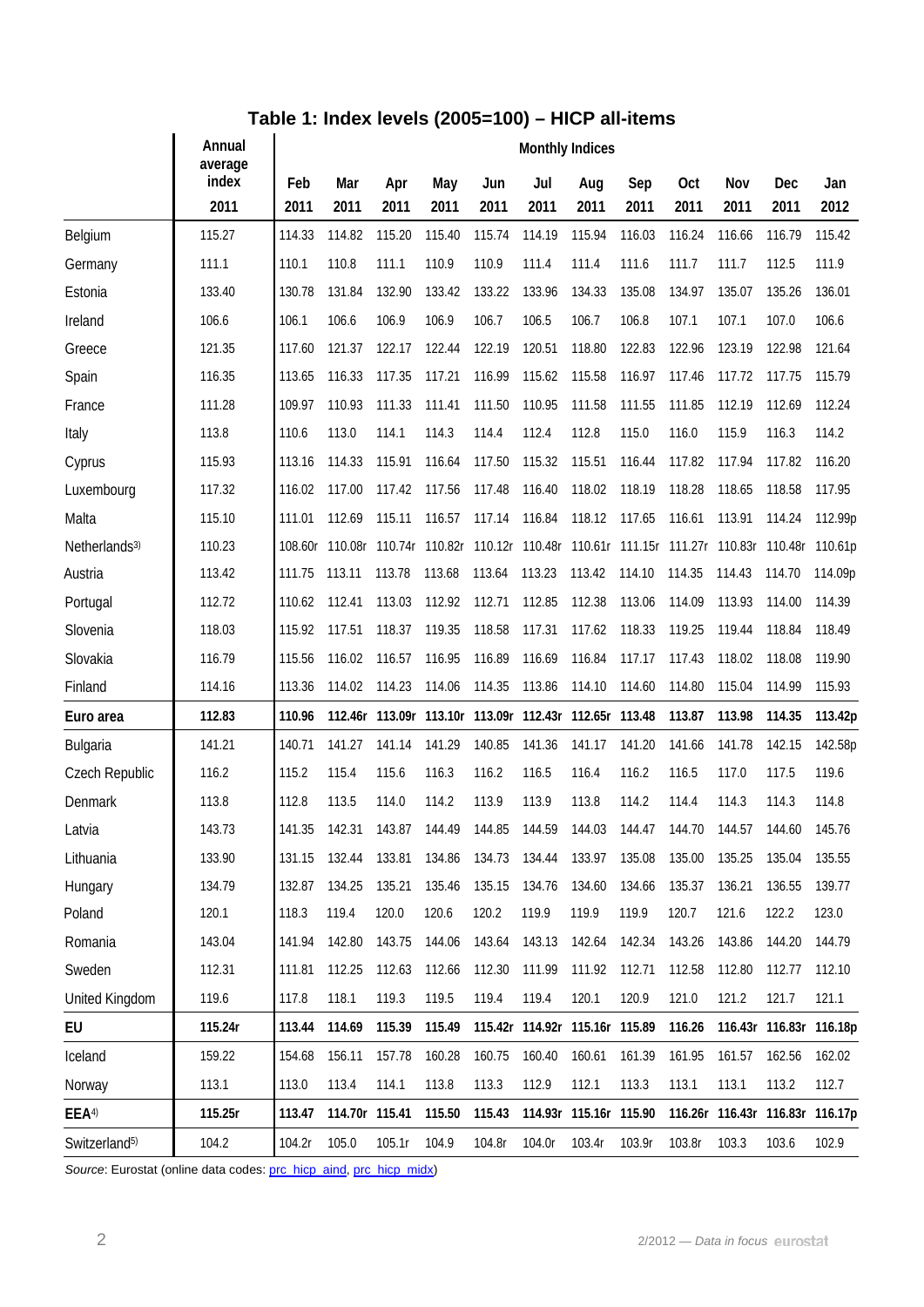|                 | 12-month<br>average rates |                  | <b>Annual rates</b> |             |             |             |             |             |             |                  |             |                    |             |             |             |
|-----------------|---------------------------|------------------|---------------------|-------------|-------------|-------------|-------------|-------------|-------------|------------------|-------------|--------------------|-------------|-------------|-------------|
|                 | Dec<br>2011               | Jan<br>2012      | Jan<br>2011         | Feb<br>2011 | Mar<br>2011 | Apr<br>2011 | May<br>2011 | Jun<br>2011 | Jul<br>2011 | Aug<br>2011      | Sep<br>2011 | <b>Oct</b><br>2011 | Nov<br>2011 | Dec<br>2011 | Jan<br>2012 |
| Belgium         | 3.5                       | 3.4              | 3.7                 | 3.5         | 3.5         | 3.3         | 3.1         | 3.4         | 4.0         | 3.4              | 3.4         | 3.4                | 3.7         | 3.2         | 3.2         |
| Germany         | 2.5                       | 2.5              | 2.0                 | 2.2         | 2.3         | 2.7         | 2.4         | 2.4         | 2.6         | 2.5              | 2.9         | 2.9                | 2.8         | 2.3         | 2.3         |
| Estonia         | 5.1                       | 5.0              | 5.1                 | 5.5         | 5.1         | 5.4         | 5.5         | 4.9         | 5.3         | 5.6              | 5.4         | 4.7                | 4.4         | 4.1         | 4.7         |
| Ireland         | 1.2                       | 1.3              | 0.2                 | 0.9         | 1.2         | 1.5         | 1.2         | 1.1         | 1.0         | 1.0              | 1.3         | 1.5                | 1.7         | 1.4         | 1.3         |
| Greece          | 3.1                       | 2.9              | 4.9                 | 4.2         | 4.3         | 3.7         | 3.1         | 3.1         | 2.1         | 1.4              | 2.9         | 2.9                | 2.8         | 2.2         | 2.1         |
| Spain           | 3.1                       | 3.0              | 3.0                 | 3.4         | 3.3         | 3.5         | 3.4         | 3.0         | 3.0         | 2.7              | 3.0         | 3.0                | 2.9         | 2.4         | 2.0         |
| France          | 2.3                       | 2.3              | 2.0                 | 1.8         | 2.2         | 2.2         | 2.2         | 2.3         | 2.1         | 2.4              | 2.4         | 2.5                | 2.7         | 2.7         | 2.6         |
| Italy           | 2.9                       | 3.0              | 1.9                 | 2.1         | 2.8         | 2.9         | 3.0         | 3.0         | 2.1         | 2.3              | 3.6         | 3.8                | 3.7         | 3.7         | 3.4         |
| Cyprus          | 3.5                       | 3.5              | 3.0                 | 3.1         | 3.2         | 3.5         | 4.1         | 4.5         | 3.5         | 2.7              | 2.5         | 3.2                | 4.0         | 4.2         | 3.1         |
| Luxembourg      | 3.7                       | 3.7              | 3.4                 | 3.9         | 4.0         | 4.0         | 3.8         | 3.8         | 3.2         | 3.7              | 3.8         | 3.8                | 4.0         | 3.4         | 3.2         |
| Malta           | 2.4                       | 2.3p             | 3.3                 | 2.7         | 2.8         | 2.4         | 2.5         | 3.1         | 2.2         | 2.3              | 2.7         | 2.4                | 1.5         | 1.3         | 1.5p        |
| Netherlands     | 2.5                       | 2.6p             | 1.9r                | 2.0         | 1.9r        | 2.1r        | 2.3r        | 2.3r        | 3.2r        | 3.2r             | 3.0         | 2.8                | 2.6r        | 2.5         | 2.9p        |
| Austria         | 3.6                       | 3.6p             | 2.5                 | 3.1         | 3.3         | 3.7         | 3.7         | 3.7         | 3.8         | 3.7              | 3.9         | 3.8                | 3.9         | 3.4         | 2.9p        |
| Portugal        | 3.6                       | 3.5              | 3.6                 | 3.5         | 3.9         | 4.0         | 3.7         | 3.3         | 3.0         | 2.8              | 3.5         | 4.0                | 3.8         | 3.5         | 3.4         |
| Slovenia        | 2.1                       | 2.1              | 2.3                 | 2.0         | 2.4         | 2.0         | 2.4         | 1.6         | 1.1         | 1.2              | 2.3         | 2.9                | 2.8         | 2.1         | 2.3         |
| Slovakia        | 4.1                       | 4.1              | 3.2                 | 3.5         | 3.8         | 3.9         | 4.2         | 4.1         | 3.8         | 4.1              | 4.4         | 4.6                | 4.8         | 4.6         | 4.1         |
| Finland         | 3.3                       | 3.3              | 3.1                 | 3.5         | 3.5         | 3.4         | 3.4         | 3.4         | 3.7         | 3.5              | 3.5         | 3.2                | 3.2         | 2.6         | 3.0         |
| Euro area       | 2.7                       | 2.7p             | 2.3                 | 2.4         | 2.7         | 2.8         | 2.7         | 2.7         | 2.6r        | 2.5              | 3.0         | 3.0                | 3.0         | 2.7         | 2.6p        |
| <b>Bulgaria</b> | 3.4                       | 3.2p             | 4.3                 | 4.6         | 4.6         | 3.3         | 3.4         | 3.5         | 3.4         | 3.1              | 2.9         | 3.0                | 2.6         | 2.0         | 1.9p        |
| Czech Republic  | 2.1                       | 2.3              | 1.9                 | 1.9         | 1.9         | 1.6         | 2.0         | 1.9         | 1.9         | 2.1              | 2.1         | 2.6                | 2.9         | 2.8         | 3.8         |
| Denmark         | 2.7                       | 2.7              | 2.6                 | 2.6         | 2.5         | 2.8         | 3.1         | 2.9         | 3.0         | 2.4              | 2.4         | 2.7                | 2.5         | 2.4         | 2.8         |
| Latvia          | 4.2                       | 4.2              | 3.5                 | 3.8         | 4.1         | 4.3         | 4.8         | 4.7         | 4.2         | 4.6              | 4.5         | 4.3                | 4.0         | 3.9         | 3.4         |
| Lithuania       | 4.1                       | 4.2              | 2.8                 | 3.0         | 3.7         | 4.4         | 5.0         | 4.8         | 4.6         | 4.4              | 4.7         | 4.2                | 4.4         | 3.5         | 3.4         |
| Hungary         | 3.9                       | 4.1              | 4.0                 | 4.2         | 4.6         | 4.4         | 3.9         | 3.5         | 3.1         | 3.5              | 3.7         | 3.8                | 4.3         | 4.1         | 5.6         |
| Poland          | 3.9                       | 3.9              | 3.5                 | 3.3         | 4.0         | 4.1         | 4.3         | 3.7         | 3.6         | 4.0              | 3.5         | 3.8                | 4.4         | 4.5         | 4.1         |
| Romania         | 5.8                       | 5.5              | 7.0                 | 7.6         | 8.0         | 8.4         | 8.5         | 8.0         | 4.9         | 4.3              | 3.5         | 3.6                | 3.5         | 3.2         | 2.8         |
| Sweden          | 1.4                       | 1.3              | 1.4                 | 1.2         | 1.4         | 1.8         | 1.7         | 1.5         | 1.6         | 1.6              | 1.5         | 1.1                | 1.1         | 0.4         | 0.7         |
| United Kingdom  | 4.5                       | 4.4              | 4.0                 | 4.4         | 4.0         | 4.5         | 4.5         | 4.2         | 4.4         | 4.5              | 5.2         | 5.0                | 4.8         | 4.2         | 3.6         |
| EU              | 3.1                       | 3.1 <sub>p</sub> | 2.7r                | 2.9         | 3.1         | 3.3         | 3.2         | 3.1         | 2.9         | 3.0 <sub>r</sub> | 3.3         | 3.4                | 3.3r        | 3.0         | 2.9p        |
| Iceland         | 4.2                       | 4.5              | 2.2                 | 2.3         | 2.3         | 3.1         | 4.3         | 4.8         | 5.2         | 5.0              | 5.6         | 5.3                | 5.1         | 5.3         | 6.2         |
| Norway          | 1.2                       | 1.1              | 2.0                 | 1.1         | 0.9         | 1.3         | 1.6         | 1.3         | 1.5         | 1.3              | 1.6         | 1.3                | 1.2         | $-0.1$      | 0.3         |
| EEA             | 3.1                       | 3.1 <sub>p</sub> | 2.7                 | 2.9         | 3.1         | 3.2         | 3.2         | 3.1         | 2.9         | 2.9              | 3.3         | 3.3                | 3.3         | 3.0         | 2.9p        |
| Switzerland     | 0.1                       | 0.0              | 0.0r                | 0.4r        | 1.0         | 0.2r        | 0.3         | 0.5r        | 0.2r        | $-0.4r$          | 0.3r        | $-0.4r$            | $-0.8$      | $-0.4$      | $-0.9$      |

## **Table 2: Inflation rates (in %) – HICP all-items**

Source: Eurostat (online data codes: [prc\\_hicp\\_mv12r,](http://ec.europa.eu/eurostat/product?code=prc_hicp_mv12r&mode=view) [prc\\_hicp\\_manr](http://ec.europa.eu/eurostat/product?code=prc_hicp_manr&mode=view))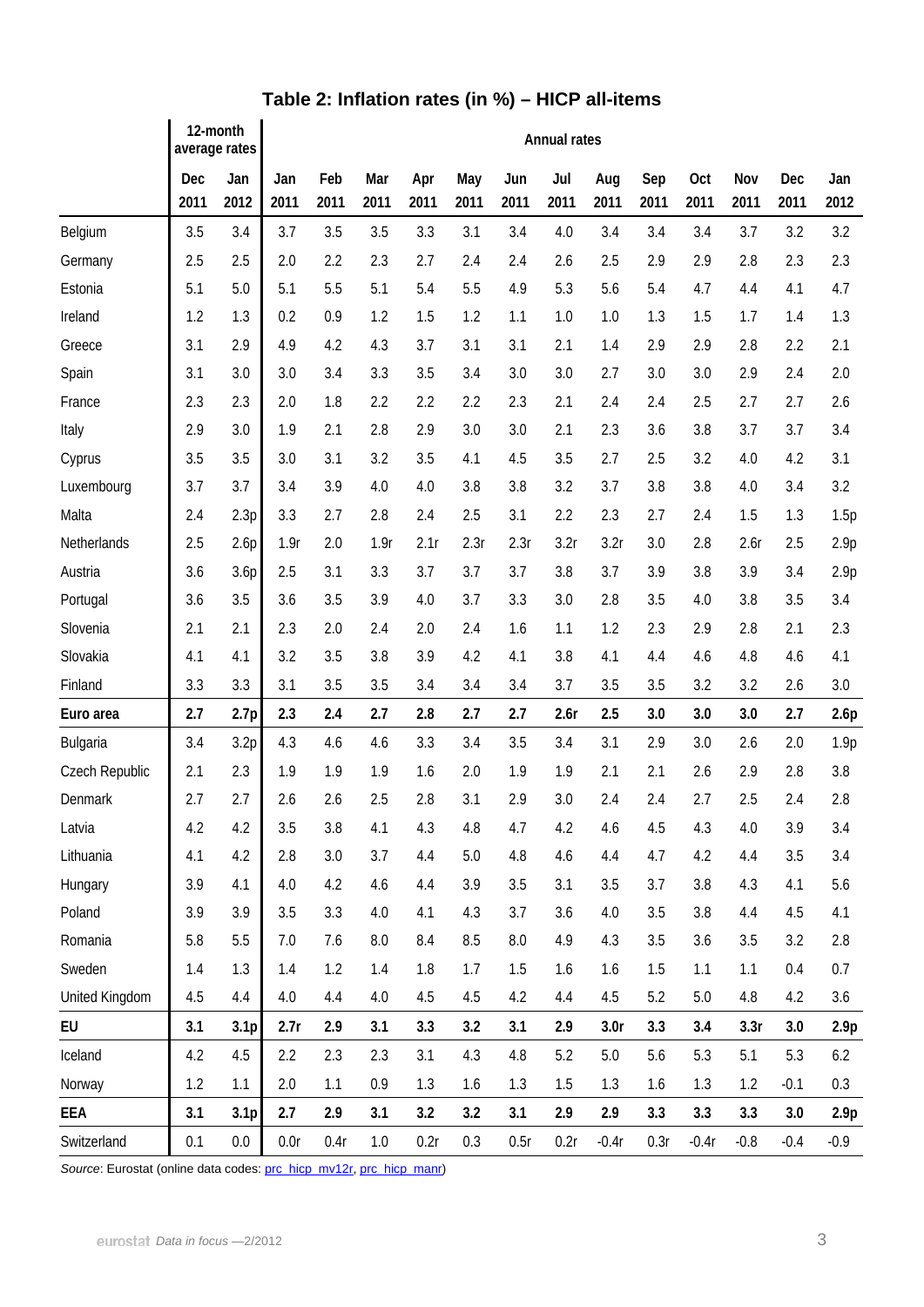| Jan 2012       | Main categories  |                  |                  |                  |                  |                  |                  |                  |                  |         |                  |                  |      |
|----------------|------------------|------------------|------------------|------------------|------------------|------------------|------------------|------------------|------------------|---------|------------------|------------------|------|
|                | $00\,$           | 01               | 02               | 03               | 04               | 05               | 06               | 07               | 08               | 09      | 10               | 11               | 12   |
| Belgium        | 3.2              | 2.7              | 0.8              | 1.7              | 8.4              | 2.2              | 1.0              | 4.4              | 0.5              | 0.9     | 3.0              | 2.5              | 3.9  |
| Germany        | 2.3              | 3.2              | 2.8              | 1.7              | 3.5              | 0.6              | 1.7              | 3.3              | $-1.9$           | 1.6     | $-4.0$           | 1.4              | 1.4  |
| Estonia        | 4.7              | 4.0              | 4.3              | 3.8              | 11.0             | 2.3              | 1.9              | 4.9              | $-6.0$           | 1.7     | 5.7              | 7.6              | 3.3  |
| Ireland        | 1.3              | 0.4              | 3.9              | $-1.2$           | 5.7              | $-1.9$           | 0.1              | 2.2              | 1.3              | $-1.1$  | 8.9              | $-0.7$           | 4.2  |
| Greece         | 2.1              | 3.0              | 4.2              | 0.7              | 9.3              | $-1.3$           | $-0.5$           | 1.7              | $-1.0$           | $-0.6$  | $-1.0$           | 2.3              | 1.4  |
| Spain          | 2.0              | 2.2              | 2.2              | 0.8              | 3.4              | 1.1              | $-2.9$           | 5.4              | $-3.6$           | 0.7     | 2.8              | 1.0              | 2.1  |
| France         | 2.6              | 3.6              | 4.5              | $-0.3$           | 3.9              | 2.2              | 0.9              | 3.6              | $-4.7$           | $-0.2$  | 2.9              | 2.9              | 3.4  |
| Italy          | 3.4              | 2.5              | 6.1              | 0.6              | 7.5              | 2.0              | 6.8              | 7.3              | $-1.8$           | 0.4     | 2.0              | 1.4              | 2.7  |
| Cyprus         | 3.1              | 6.7              | 1.5              | $-1.3$           | 10.2             | 0.9              | 1.2              | 1.5              | $-0.3$           | $-0.4$  | 2.9              | 1.0              | 1.3  |
| Luxembourg     | 3.2              | 2.0              | 3.1              | 5.7              | 4.9              | 1.9              | 1.6              | 4.5              | $-0.5$           | 1.0     | 2.1              | 3.0              | 4.0  |
| Malta          | 1.5p             | 4.7              | 3.8              | $-2.5$           | 0.1              | 3.3              | 1.3              | 3.7p             | $-8.0$           | $-0.7$  | 5.2              | $-0.1$           | 3.5  |
| Netherlands    | 2.9p             | 2.3p             | 5.3p             | 1.4p             | 3.9 <sub>p</sub> | 1.1 <sub>p</sub> | 10.9p            | 3.5p             | 0.2p             | 1.4p    | 2.8p             | 2.1 <sub>p</sub> | 3.4p |
| Austria        | 2.9p             | 3.6p             | 2.8p             | 0.6p             | 4.0 <sub>p</sub> | 2.1 <sub>p</sub> | 2.0 <sub>p</sub> | 3.5p             | 0.0 <sub>p</sub> | 2.7p    | 5.7p             | 3.4p             | 3.2p |
| Portugal       | 3.4              | 3.3              | 4.5              | $-3.6$           | 9.6              | 0.0              | 5.8              | 4.5              | 0.3              | $-0.5$  | 1.6              | 2.2              | 1.7  |
| Slovenia       | 2.3              | 3.5              | 3.9              | $-3.4$           | 5.0              | 0.9              | $-0.4$           | 2.7              | $-0.2$           | 0.0     | 1.3              | 2.7              | 2.8  |
| Slovakia       | 4.1              | 3.4              | 5.0              | 2.5              | 7.2              | 0.3              | 3.9              | 7.5              | $-0.1$           | 0.3     | 5.6              | 3.0              | 4.1  |
| Finland        | 3.0              | 5.8              | 5.3              | 1.0              | 4.0              | 2.5              | 0.6              | 3.6              | $-4.9$           | $-0.8$  | 1.3              | 3.9              | 5.9  |
| Euro area      | 2.6p             | 2.9p             | 3.8 <sub>p</sub> | 0.9p             | 4.5p             | 1.4p             | 2.3p             | 4.4p             | $-2.4p$          | 0.7p    | 1.1 <sub>p</sub> | 1.8p             | 2.6p |
| Bulgaria       | 1.9p             | 3.7p             | 0.1p             | 2.5p             | 2.4p             | $-0.3p$          | 6.7p             | 3.6p             | $-1.3p$          | $-5.6p$ | 6.4p             | 1.8p             | 2.5p |
| Czech Republic | 3.8              | 7.8              | 2.7              | $-3.1$           | 8.3              | $-1.3$           | 10.1             | 3.7              | $-1.2$           | 0.2     | 2.2              | 2.1              | 1.1  |
| Denmark        | 2.8              | 5.7              | 4.8              | 6.1              | 3.5              | 1.6              | 0.1              | 1.9              | 1.9              | $-1.9$  | 3.9              | 2.9              | 4.2  |
| Latvia         | 3.4              | 3.6              | 3.9              | $-0.3$           | 9.4              | 0.3              | $-0.1$           | 5.0              | $-2.3$           | 0.5     | $-2.0$           | 2.3              | 0.9  |
| Lithuania      | 3.4              | 5.5              | 1.2              | $-3.1$           | 8.6              | 1.6              | 1.1              | 4.6              | $-2.8$           | 0.0     | 0.8              | 4.3              | 1.8  |
| Hungary        | 5.6              | 5.7              | 7.4              | 2.9              | 7.1              | 2.3              | 4.4              | 8.9              | 4.6              | 0.8     | 0.8              | 4.1              | 6.6  |
| Poland         | 4.1              | 4.4              | 4.2              | $-2.0$           | 5.2              | 2.4              | 4.0              | $8.0\,$          | 1.6              | 0.4     | 3.2              | 3.7              | 4.7  |
| Romania        | 2.8              | 0.1              | 5.7              | 1.6              | 7.3              | 1.4              | 0.5              | $6.8\,$          | 1.8              | 0.9     | 3.1              | 1.5              | 2.3  |
| Sweden         | 0.7              | 1.1              | 2.0              | $-4.2$           | $-0.1$           | 0.8              | 2.7              | 2.8              | 0.9              | $-0.7$  | 1.5              | 1.5              | 1.8  |
| United Kingdom | 3.6              | 3.5              | 6.2              | 2.9              | 7.4              | 4.4              | 3.2              | 4.0              | 4.9              | $-0.5$  | 5.1              | 3.1              | 2.9  |
| EU             | 2.9 <sub>p</sub> | 3.1 <sub>p</sub> | 4.2p             | 1.0 <sub>p</sub> | 5.0 <sub>p</sub> | 1.8p             | 2.6p             | 4.4 <sub>p</sub> | $-0.9p$          | 0.3p    | 2.1 <sub>p</sub> | 2.1 <sub>p</sub> | 2.8p |
| Iceland        | 6.2              | 6.2              | 4.2              | 0.6              | 10.3             | 3.5              | 2.8              | 9.5              | 6.8              | 4.8     | 3.2              | 3.5              | 6.3  |
| Norway         | 0.3              | 2.1              | 3.3              | 0.1              | $-10.4$          | $-0.5$           | 3.0              | 2.6              | $-0.4$           | $-0.6$  | 3.9              | 2.3              | 2.9  |
| EEA            | 2.9 <sub>p</sub> | 3.1 <sub>p</sub> | 4.2p             | 1.0 <sub>p</sub> | 4.9p             | 1.8p             | 2.6p             | 4.4p             | $-0.9p$          | 0.3p    | 2.1 <sub>p</sub> | 2.1 <sub>p</sub> | 2.8p |
| Switzerland    | $-0.9$           | $-2.3$           | 2.4              | $-6.0$           | 1.9              | $-1.8$           | $-0.2$           | $-3.3$           | 0.1              | $-5.6$  | 1.6              | 0.4              | 0.5  |

## **Table 3: Annual inflation rates (in %) for HICP main categories**

#### **COICOP/HICP code of main categories**

 $\overline{a}$ 

00 HICP (all-items index)<br>
01 Food and non-alcoholic beverages<br>
07 Transports

- 01 Food and non-alcoholic beverages<br>
02 Alcoholic beverages and tobacco<br>
02 Alcoholic beverages and tobacco
- 02 Alcoholic beverages and tobacco<br>
03 Clothing and footwear<br>
09 Recreation and culture
- 
- 03 Clothing and footwear 09 Recreation 04 Housing, water, electricity, gas and other fuels 09 09 Recreation 04 Housing, water, electricity, gas and other fuels 10 Education<br>
05 Furnishings, household equipment and routine 11 Restaurants and hotels
- 05 Furnishings, household equipment and routine maintenance of the house

Source: Eurostat (online data code : [prc\\_hicp\\_manr\)](http://ec.europa.eu/eurostat/product?code=prc_hicp_manr&mode=view)

- 
- 
- 
- 
- 
- 
- 12 Miscellaneous goods and services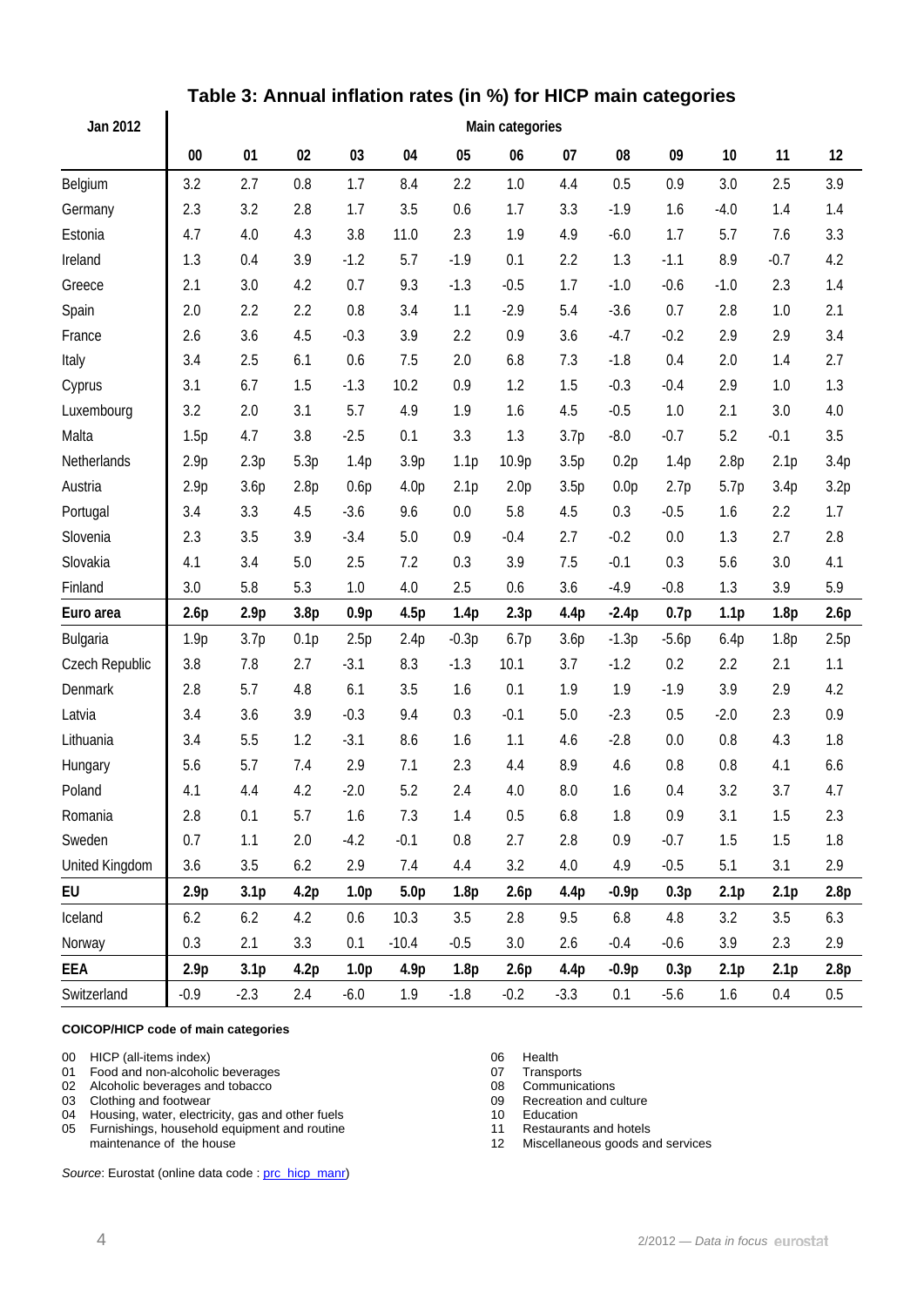|                | HICP all-items excluding |         |                                         |                 |         |                                |        |                          |         |                 |        | Energy          |        | Food, alcohol<br>and tobacco |  |
|----------------|--------------------------|---------|-----------------------------------------|-----------------|---------|--------------------------------|--------|--------------------------|---------|-----------------|--------|-----------------|--------|------------------------------|--|
|                |                          | energy  | energy, food,<br>alcohol and<br>tobacco |                 |         | energy,<br>unprocessed<br>food |        | energy,<br>seasonal food |         | tobacco         |        |                 |        |                              |  |
|                | Dec                      | Jan     | Dec                                     | Jan             | Dec     | Jan                            | Dec    | Jan                      | Dec     | Jan             | Dec    | Jan             | Dec    | Jan                          |  |
|                | 2011                     | 2012    | 2011                                    | 2012            | 2011    | 2012                           | 2011   | 2012                     | 2011    | 2012            | 2011   | 2012            | 2011   | 2012                         |  |
| Belgium        | 113.24                   | 111.45  | 111.29                                  | 108.86          | 113.11  | 111.09                         | 113.23 | 111.32                   | 116.70  | 115.30          | 147.16 | 149.94          | 119.99 | 120.40                       |  |
| Germany        | 109.8                    | 108.9   | 108.5                                   | 107.3           | 109.6   | 108.5                          | 109.8  | 108.7                    | 112.3   | 111.7           | 134.9  | 137.4           | 115.3  | 116.2                        |  |
| Estonia        | 129.95                   | 130.06  | 122.77                                  | 122.33          | 129.74  | 129.57                         | 129.80 | 129.71                   | 133.95  | 134.72          | 176.61 | 182.42          | 145.15 | 146.49                       |  |
| Ireland        | 103.6                    | 102.8   | 102.5                                   | 101.2           | 104.1   | 103.2                          | 103.8  | 103.0                    | 105.7   | 105.1           | 143.3  | 146.6           | 107.9  | 108.6                        |  |
| Greece         | 118.97                   | 117.00  | 116.91                                  | 114.41          | 119.07  | 116.99                         | 118.99 | 117.01                   | 121.69  | 120.30          | 172.66 | 182.38          | 125.63 | 125.48                       |  |
| Spain          | 114.42                   | 111.91  | 112.41                                  | 109.07          | 114.33  | 111.47                         | 114.48 | 111.76                   | 116.83  | 114.84          | 147.67 | 151.10          | 120.11 | 120.39                       |  |
| France         | 110.71                   | 109.94  | 109.74                                  | 108.73          | 110.41  | 109.61                         | 110.66 | 109.91                   | 112.40  | 111.94          | 133.64 | 136.68          | 114.25 | 114.34                       |  |
| Italy          | 114.8                    | 112.0   | 113.8                                   | 110.1           | 114.8   | 111.7                          | 114.9  | 111.9                    | 115.9   | 113.8           | 134.3  | 139.6           | 118.4  | 118.7                        |  |
| Cyprus         | 113.45                   | 111.50  | 108.84                                  | 106.58          | 110.66  | 108.39                         | 111.48 | 109.32                   | 117.72  | 116.05          | 158.82 | 161.92          | 130.21 | 129.57                       |  |
| Luxembourg     | 116.45                   | 115.33  | 113.92                                  | 112.45          | 116.62  | 115.42                         | 116.61 | 115.46                   | 117.06  | 116.39          | 135.26 | 139.02          | 123.33 | 123.41                       |  |
| Malta          | 111.36                   | 110.04p | 106.15                                  | 104.29p         | 109.03  | 107.44p                        | 109.76 | 108.25p                  | 114.05  | 112.76p         | 167.27 | 167.30          | 130.37 | 131.47                       |  |
| Netherlands    | 109.07r                  | 108.80p | 107.44r                                 | 107.27p 108.78r |         | 108.56p 108.84r                |        | 108.59p                  | 109.83r | 109.97p         | 122.67 | 126.42p         | 116.13 | 115.44p                      |  |
| Austria        | 113.04                   | 112.29p | 111.96                                  | 110.74p         | 112.84  | 111.94p 112.95                 |        | 112.09p                  | 114.64  | 113.97p         | 133.93 | 135.08p         | 118.49 | 120.12p                      |  |
| Portugal       | 110.56                   | 110.39  | 109.81                                  | 109.16          | 111.08  | 110.74                         | 110.80 | 110.55                   | 113.14  | 113.53          | 140.71 | 145.51          | 112.98 | 114.35                       |  |
| Slovenia       | 114.67                   | 113.81  | 109.44                                  | 107.96          | 114.10  | 112.78                         | 114.43 | 113.21                   | 117.81  | 117.52          | 148.27 | 151.83          | 130.97 | 132.16                       |  |
| Slovakia       | 114.96                   | 115.96  | 112.42                                  | 113.03          | 115.34  | 116.21                         | 114.70 | 115.54                   | 117.18  | 119.03          | 133.26 | 139.16          | 121.88 | 123.91                       |  |
| Finland        | 112.87                   | 113.50  | 110.56                                  | 110.53          | 112.55  | 113.10                         | 112.76 | 113.30                   | 114.71  | 115.64          | 142.72 | 147.96          | 120.69 | 123.57                       |  |
| Euro area      | 111.97                   | 110.60p | 110.57                                  | 108.72p         | 111.80r | 110.25p 111.95r                |        | 110.48p                  | 113.91  | 112.96p         | 137.64 | 141.17p         | 117.18 | 117.66p                      |  |
| Bulgaria       | 142.49                   | 142.40p | 132.83                                  | 132.61p         | 144.67  | 144.49p 143.92                 |        | 143.74p                  | 137.72  | 138.16p         | 139.70 | 143.31p         | 164.84 | 165.12p                      |  |
| Czech Republic | 113.2                    | 114.8   | 106.9                                   | 108.2           | 113.6   | 115.0                          | 113.2  | 114.7                    | 115.3   | 117.4           | 147.1  | 152.7           | 127.7  | 130.1                        |  |
| Denmark        | 112.4                    | 112.7   | 109.5                                   | 109.7           | 112.3   | 112.6                          | 112.2  | 112.5                    | 113.9   | 114.4           | 130.2  | 132.3           | 123.4  | 124.2                        |  |
| Latvia         | 137.21                   | 137.29  | 120.42                                  | 120.14          | 136.30  | 135.94                         | 136.75 | 136.46                   | 140.15  | 141.33          | 201.24 | 210.89          | 171.74 | 172.70                       |  |
| Lithuania      | 127.90                   | 128.17  | 113.79                                  | 113.41          | 125.73  | 125.71                         | 127.41 | 127.46                   | 132.94  | 133.45          | 186.28 | 188.57          | 152.91 | 154.43                       |  |
| Hungary        | 130.73                   | 133.33  | 121.98                                  | 123.69          | 128.84  | 131.18                         | 129.51 | 131.90                   | 136.24  | 139.42          | 176.42 | 183.86          | 150.52 | 155.31                       |  |
| Poland         | 117.9                    | 118.2   | 111.7                                   | 111.5           | 117.3   | 117.3                          | 117.8  | 117.9                    | 120.3   | 121.0           | 151.6  | 155.2           | 130.6  | 132.4                        |  |
| Romania        | 140.18                   | 140.64  | 132.78                                  | 133.14          | 145.46  | 145.88                         | 142.02 | 142.41                   | 137.27  | 137.79          | 163.43 | 165.02          | 147.14 | 147.72                       |  |
| Sweden         | 110.93                   | 109.79  | 108.88                                  | 107.31          | 110.75  | 109.49                         | 110.85 | 109.62                   | 112.00  | 111.29          | 126.99 | 130.47          | 118.45 | 118.98                       |  |
| United Kingdom | 117.2                    | 116.5   | 113.8                                   | 113.0           | 116.1   | 115.5                          | 116.5  | 115.9                    | 120.4   | 119.7           | 175.8  | 176.2           | 135.7  | 136.0                        |  |
| EU             | 113.92r                  | 112.87p | 111.51r                                 | 110.02p         | 113.58r | 112.38p 113.78r                |        | 112.65p                  |         | 116.03r 115.35p |        | 144.13r 147.35p |        | 122.72r 123.38p              |  |
| Iceland        | 159.25                   | 157.84  | 158.15                                  | 155.88          | 159.43  | 157.73                         | 158.79 | 157.15                   | 162.48  | 161.84          | 198.28 | 208.06          | 163.42 | 165.54                       |  |
| Norway         | 111.0                    | 110.2   | 110.1                                   | 108.9           | 111.8   | 110.9                          | 111.3  | 110.5                    | 112.8   | 112.3           | 128.4  | 132.3           | 115.1  | 115.9                        |  |
| EEA            | 113.92r                  | 112.87p | 111.53r                                 | 110.04p         |         | 113.59r 112.40p 113.79r        |        | 112.66p                  |         | 116.03r 115.35p |        | 144.13r 147.36p |        | 122.67r 123.33p              |  |
| Switzerland    | 102.2                    | 101.4   | 102.7                                   | 101.7           | 102.7r  | 101.8                          | 102.5  | 101.7                    | 103.4   | 102.7           | 122.9  | 122.4           | 99.1r  | 99.7                         |  |

### **Table 4: Index levels (2005=100) - some special aggregates**

Source: Eurostat (online data code : [prc\\_hicp\\_midx\)](http://ec.europa.eu/eurostat/product?code=prc_hicp_midx&mode=view)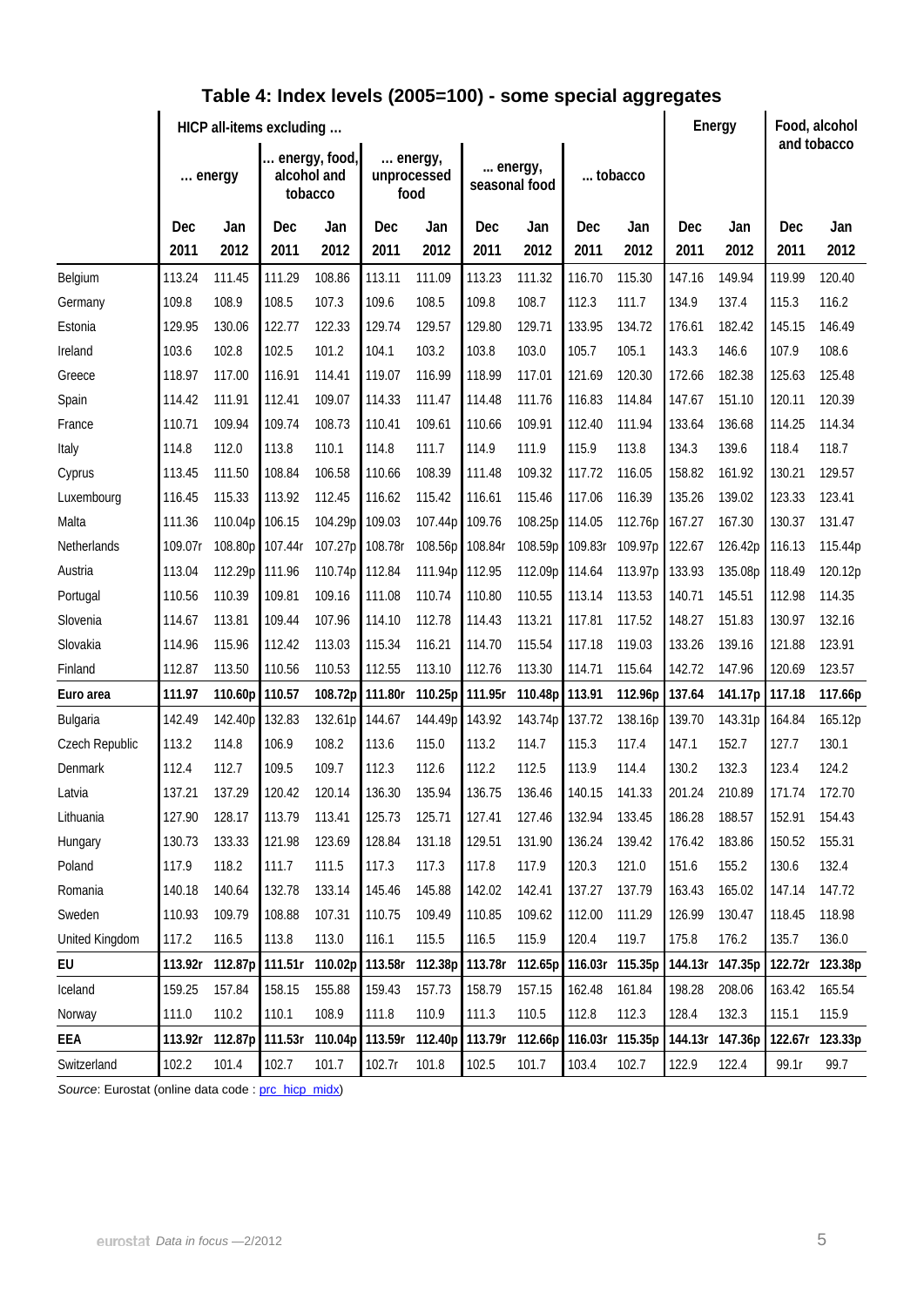### **Comments**

- 1. Euro area inflation is measured by the MUICP ('Monetary Union Index of Consumer Prices' as defined in Council Regulation (EC) No 2494/95 of 23 October 1995) which is the official euro area aggregate. The euro area initially included Belgium, Germany, Ireland, Spain, France, Italy, Luxembourg, the Netherlands, Austria, Portugal and Finland. Greece was included from January 2001, Slovenia from January 2007, Cyprus and Malta from January 2008, Slovakia from January 2009 and Estonia from January 2011. New Member States are integrated into the MUICP using a chain index formula.
- 2. EU inflation is measured by the EICP ('European Index of Consumer Prices' as defined in Council Regulation (EC) No 2494/95 of 23 October 1995) which is the official EU aggregate. The EU included 15 Member States until April 2004, 25 Member States from May 2004 until December 2006 and 27 Member States from January 2007. New Member States are integrated into the EICP using a chain index formula.
- 3. The Netherlands has revised its data for 2011 which had an impact for the European aggregates in certain months in 2011. For further information on the changes see: [http://www.cbs.nl/NR/rdonlyres/7E7B761B-28EB-4CC3-8642-](http://www.cbs.nl/NR/rdonlyres/7E7B761B-28EB-4CC3-8642-1E0359A399D2/0/rapport_02022012_Engels2.pdf&sa=U&ei=sbg7T4TjO9HsOe3tkeAC&ved=0CAQQFjAA&client=internal-uds-cse&usg=AFQjCNGcSdYP5uF3NWo5bXGws7L9MLMetg) [1E0359A399D2/0/rapport\\_02022012\\_Engels2.pdf](http://www.cbs.nl/NR/rdonlyres/7E7B761B-28EB-4CC3-8642-1E0359A399D2/0/rapport_02022012_Engels2.pdf&sa=U&ei=sbg7T4TjO9HsOe3tkeAC&ved=0CAQQFjAA&client=internal-uds-cse&usg=AFQjCNGcSdYP5uF3NWo5bXGws7L9MLMetg)
- 4. EEA inflation is measured by the EEAICP ('European Economic Area Index of Consumer Prices'). It is computed using data for Iceland and Norway in addition to the EU Member States.
- 5. Switzerland has revised its data for 2011 due to the implementation of the seasonal products regulation. For further information see: [http://epp.eurostat.ec.europa.eu/portal/page/portal/hicp/documents\\_pub/HICP\\_SP\\_info\\_note\\_annex\\_2011.pdf](http://epp.eurostat.ec.europa.eu/portal/page/portal/hicp/documents_pub/HICP_SP_info_note_annex_2011.pdf)

#### **Flags**

p provisional r revised : not available

## **Methodology**

#### **Measures of inflation**

An *annual rate* measures the price change between the current month and the same month of the previous year. This measure is responsive to recent changes in price levels but can be influenced by one-off effects in either month.

A *12-month average rate* overcomes this volatility by comparing average Harmonised Indices of Consumer Prices (HICPs) in the latest 12 months to the average of the previous 12 months. This measure is less sensitive to transient changes in prices.

#### **HICPs designed for international comparison**

Harmonised Indices of Consumer Prices (HICPs) are harmonised inflation figures required under the Treaty on the Functioning of the European Union. They are designed for international comparison of consumer price inflation.

The MUICP is used by, among others, the European Central Bank (ECB) as a main indicator for monetary policy management for the euro area (see [ECB press release](http://www.ecb.int/press/pr/date/2003/html/pr030508_2.en.html), 8 May 2003).

The Member States' HICPs are supplied by the National Statistical Institutes; the MUICP, EICP and EEAICP are compiled by Eurostat. HICPs are computed as annual chain indices allowing weights to be changed each year. HICP aggregates are calculated as weighted averages of the HICPs using the weights of the countries and sub-indices concerned. The weight of a country is its share of the household final monetary consumption expenditure in the total of the country group. For the MUICP this is expressed in euro, for the EICP and the EEAICP it is expressed in Purchasing Power Standards. The MUICP is treated as a single entity within the EICP and EEAICP starting from 1999.

#### **Additional information**

About 100 MUICP, EICP, EEAICP and HICP sub-indices and over 30 special aggregates with corresponding weights and inflation rates are available in Eurostat's database:

<http://epp.eurostat.ec.europa.eu/portal/page/portal/hicp/data/database>

More information on methods and data can be found on the HICP section of the Eurostat website:

<http://epp.eurostat.ec.europa.eu/portal/page/portal/hicp/introduction>

Starting from 2012 a new regulation defining harmonised rules for deriving the weights for the HICP has been applied in the Member States. For further information on the change please see:

[http://epp.eurostat.ec.europa.eu/portal/page/portal/hicp/documents\\_pub/HICP\\_weights\\_info\\_note.pdf](http://epp.eurostat.ec.europa.eu/portal/page/portal/hicp/documents_pub/HICP_weights_info_note.pdf)